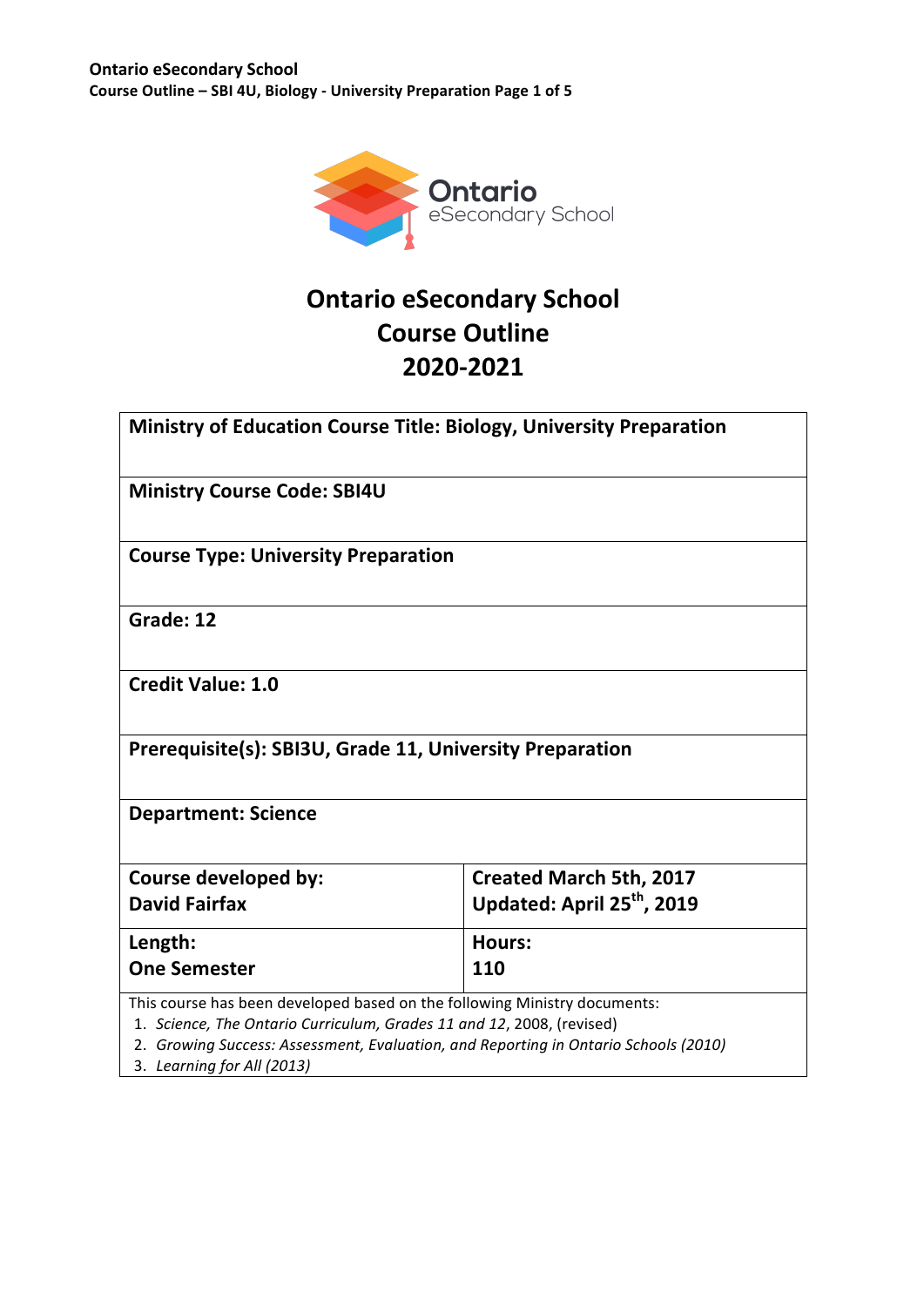## **Ontario eSecondary School Course Outline - SBI 4U, Biology - University Preparation Page 2 of 5**

### **COURSE DESCRIPTION/RATIONALE**

This course provides students with the opportunity for in-depth study of the concepts and processes that occur in biological systems. Students will study theory and conduct investigations in the areas of biochemistry, metabolic processes, molecular genetics, homeostasis, and population dynamics. Emphasis will be placed on the achievement of detailed knowledge and the refinement of skills needed for further study in various branches of the life sciences and related fields

**Prerequisite:** Biology, Grade 11, University Preparation

### **OVERALL CURRICULUM EXPECTATIONS**

### **Scientific Investigation Skills and Career Exploration**

By the end of the course, students will:

● demonstrate scientific investigation skills (related to both inquiry and research) in the four areas of skills (initiating and planning, performing and recording, analysing and interpreting, and communicating)

#### **Biochemisty**

By the end of this course, students will:

- identify chemical structures, functions, and chemical properties of biological molecules involved in some common cellular processes and biochemical reactions and understand the importance of these in the maintenance of normal cellular function.
- analyze technological applications related to enzyme activity in the food and pharmaceutical industries

#### **Metabolic Processes**

By the end of this course, students will:

- identify and describe the cellular organelles involved in cellular respiration and photosynthesis, and the various metabolic reactions taking place during these processes and will understand the importance of these reactions in the maintenance of normal cellular function.
- analyze medical and technological applications related to cellular respiration and photosynthesis

#### **Molecular Genetics**

By the end of this course, students will:

- identify key scientific contributions leading to the discovery of DNA and DNA function, and describe the key events in DNA replication and protein synthesis with an emphasis on impacts of mutations on protein function and disease.
- analyze common biotechnological tools and applications related to molecular genetics

#### **Homeostasis**

By the end of this course, students will:

- will identify key components of the nervous, endocrine and excretory system, and describe their role in maintaining homeostasis and how select chemical substances and environmental factors affect these processes.
- will assess the impact of various drugs on homeostatic mechanisms

#### **Population Dynamics**

By the end of this course, students will: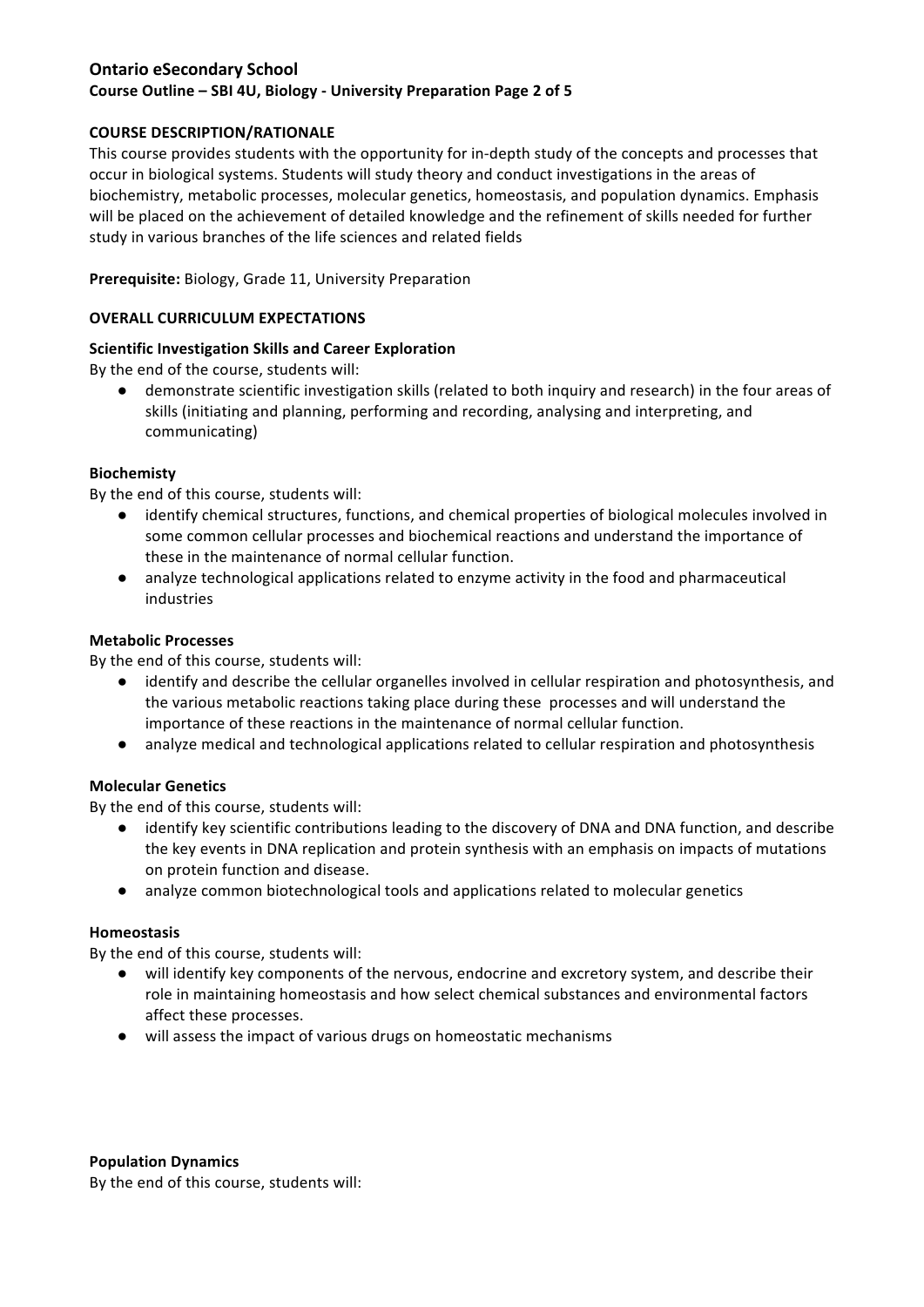### **Ontario eSecondary School Course Outline - SBI 4U, Biology - University Preparation Page 3 of 5**

- demonstrate an understanding of concepts related to population growth, and explain the factors that affect the growth of various populations of species, use models to calculate the growth of populations and analyze the relationships between population growth, personal consumption, technological development, and our ecological footprint.
- assess the impact of human population growth on the sustainability of resources for future generations

# **COURSE CONTENT**

| Unit                        |       | Length           |
|-----------------------------|-------|------------------|
| Unit 1: Biochemistry        |       | 25 hours         |
| Unit 2: Metabolic Processes |       | 22.5 hours       |
| Unit 3: Molecular Genetics  |       | 24 hours         |
| Unit 4: Homeostasis         |       | 24 hours         |
| Unit 5: Population Dynamics |       | 14.5 hours       |
|                             |       |                  |
|                             | Total | <b>110 Hours</b> |

**2.5 Hour Culminating Task**

**2 Hour exam**

# The students will experience a variety of activities:

**Video presentations** and technological aids with videos embedded to enrich the course content and clarify concepts and skills being studied.

**Practice (formative) quizzes** as a review for students with access to answers for timely feedback to help reinforce the concepts and skills being studied.

**Inquiry activities** that will allow students to develop/practice problem solving and critical thinking skills, as well as enrich the course content and clarify concepts and skills being studied.

**Visuals and graphic organizers** are a great way for students to demonstrate their knowledge of subject matter through graphic organizers, pictures, and texts.

### **Individual Activities**

Individual activities allow the teacher to accommodate interests and needs and to access the progress of individual students. The teacher plays an important role in supporting these activities through the provision of ongoing feedback to the students, both orally and in writing. These activities include the following in the course:

**Research** is completed in an online environment and the use of using reliable sources/A.P.A. formatting is reinforced.

**Individual assignments** - the teacher can support the student in these activities with ongoing feedback.

**Oral presentations** are facilitated through the use of video conferencing and video recording.

**Practical extension and application of knowledge** helps students develop their own voice, and gives them the ability to make personal connections, and connections to the world throughout their course.

# **ASSESSMENT, EVALUATION, AND REPORTING**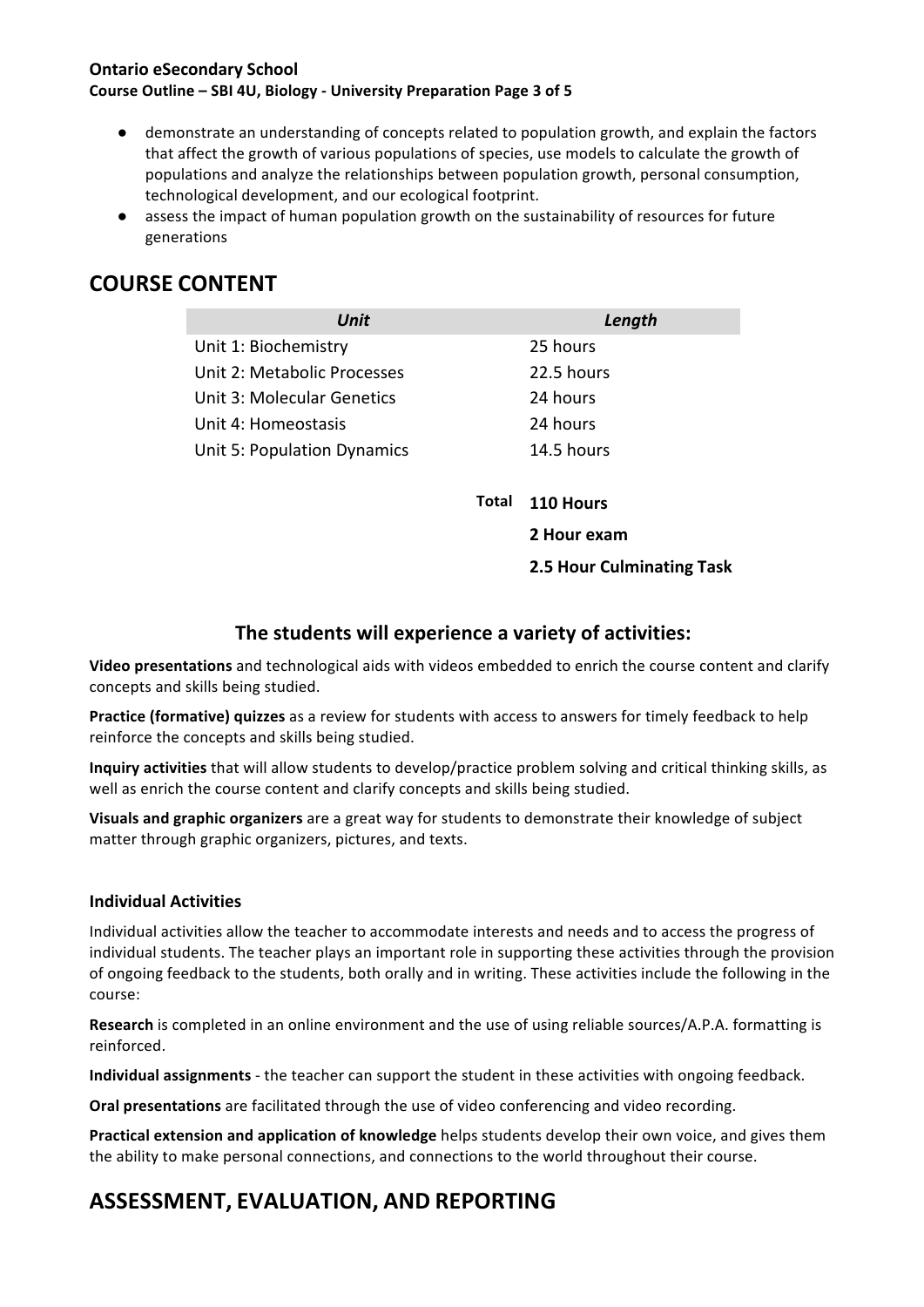### **Ontario eSecondary School Course Outline - SBI 4U, Biology - University Preparation Page 4 of 5**

Assessment: The process of gathering information that accurately reflects how well a student is achieving the identified curriculum expectations. Teachers provide students with descriptive feedback that guides their efforts towards improved performance.

**Evaluation**: Assessment of Learning focuses on Evaluation which is the process of making a judgement about the quality of student work on the basis of established criteria over a limited, reasonable period of time. 

**Reporting:** Involves communicating student achievement of the curriculum expectations and Learning Skills and Work Habits in the form of marks and comments as determined by the teacher's use of professional judgement.

# **STRATEGIES FOR ASSESSMENT**

Assessment practices can nurture students' sense of progress and competency and information instruction. Many diagnostic tools, e.g. checklists and inventories, are used at regular intervals throughout the units to encourage students' understanding of their current status as learners and to provide frequent and timely reviews of their progress.

Teachers are encouraged to share goals with students early in the course and to connect Unit learning experiences frequently and explicitly with big ideas, overall expectations, and performance tasks.

# **ASSESSMENT ACTIVITIES**

- □ Virtual lab assignments
- $\Box$  Individual conference meetings
- □ Practice (formative) quizzes
- □ Oral presentations
- □ Research projects (STSE focused)
- ❑ Inquiry Assignments
- ❑ Tests & Exam